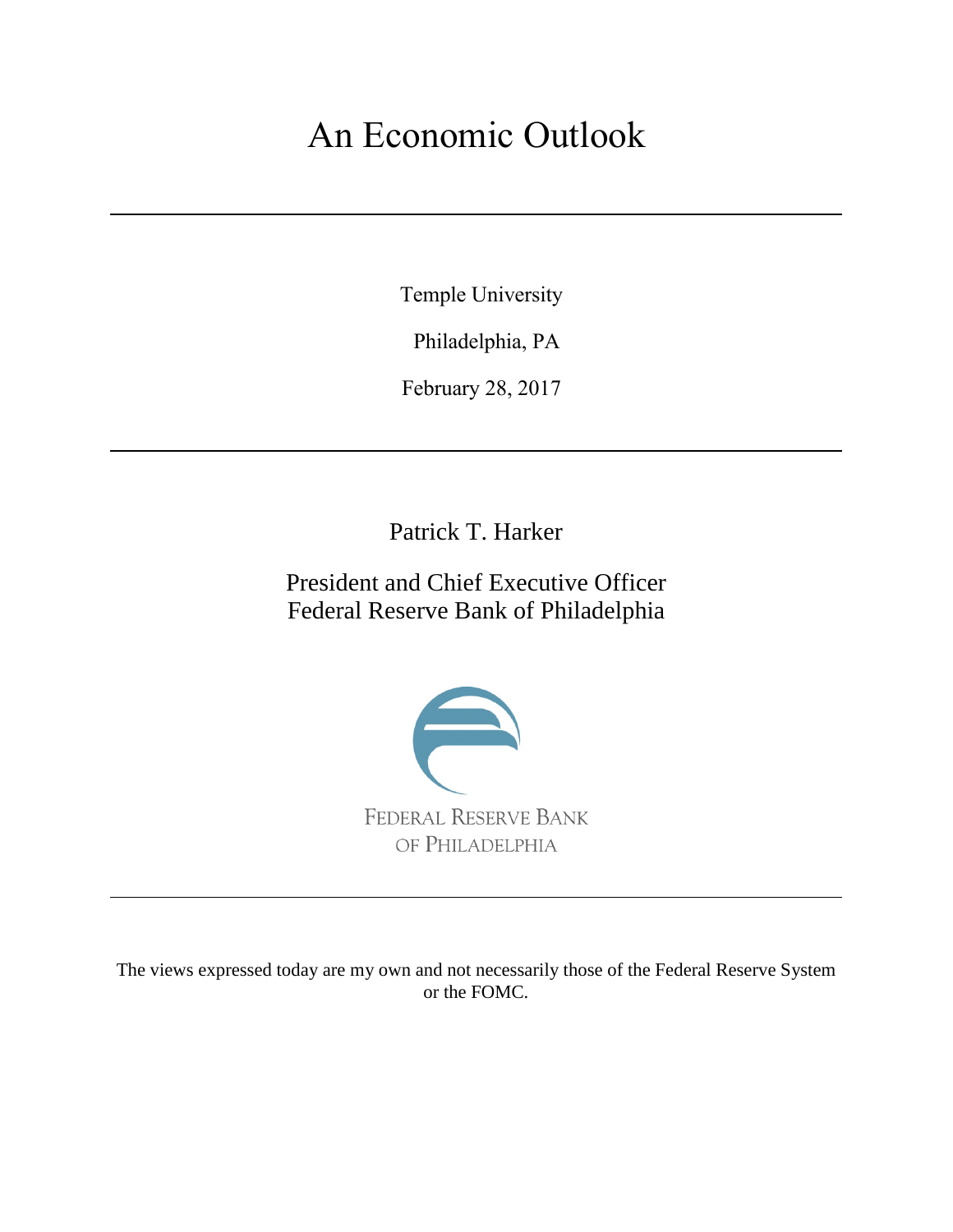## **An Economic Outlook**

Temple University Philadelphia, PA February 28, 2017

Patrick T. Harker President and Chief Executive Officer Federal Reserve Bank of Philadelphia

Good afternoon. It's a pleasure to be here, and I want to thank everyone for coming, even those of you who are just trying to get out of class.

Today I'd like to talk about the economy as a whole, which I'm sure you expect of a Fed president. But I'd like to start with a refresher course on the Fed and what it is we do as well as a sort of monetary policy 101. That's not to assume no one knows what we do, although I'm often surprised at cocktail parties to hear how much power people think I have. I can't single-handedly move markets, although it's flattering people think so.

It's more to reset the wider conversation about where the U.S. economy is today, what challenges we're facing, and what can be done to really change its course. And, frankly, since I have a captive audience, I'm not missing an opportunity to talk to the next generation of potential Fed employees.

Before I begin, the first rule of the Fed club is: Don't talk about the Fed club until you've delivered the standard disclaimer — the views I express today are mine alone and do not necessarily reflect those of anyone else in the Federal Reserve System.

## **The Fed: Overview**

First, the very basic overview. The Federal Reserve System is made up of 12 regional Banks across the country and a Board of Governors in Washington, D.C. I'm president of the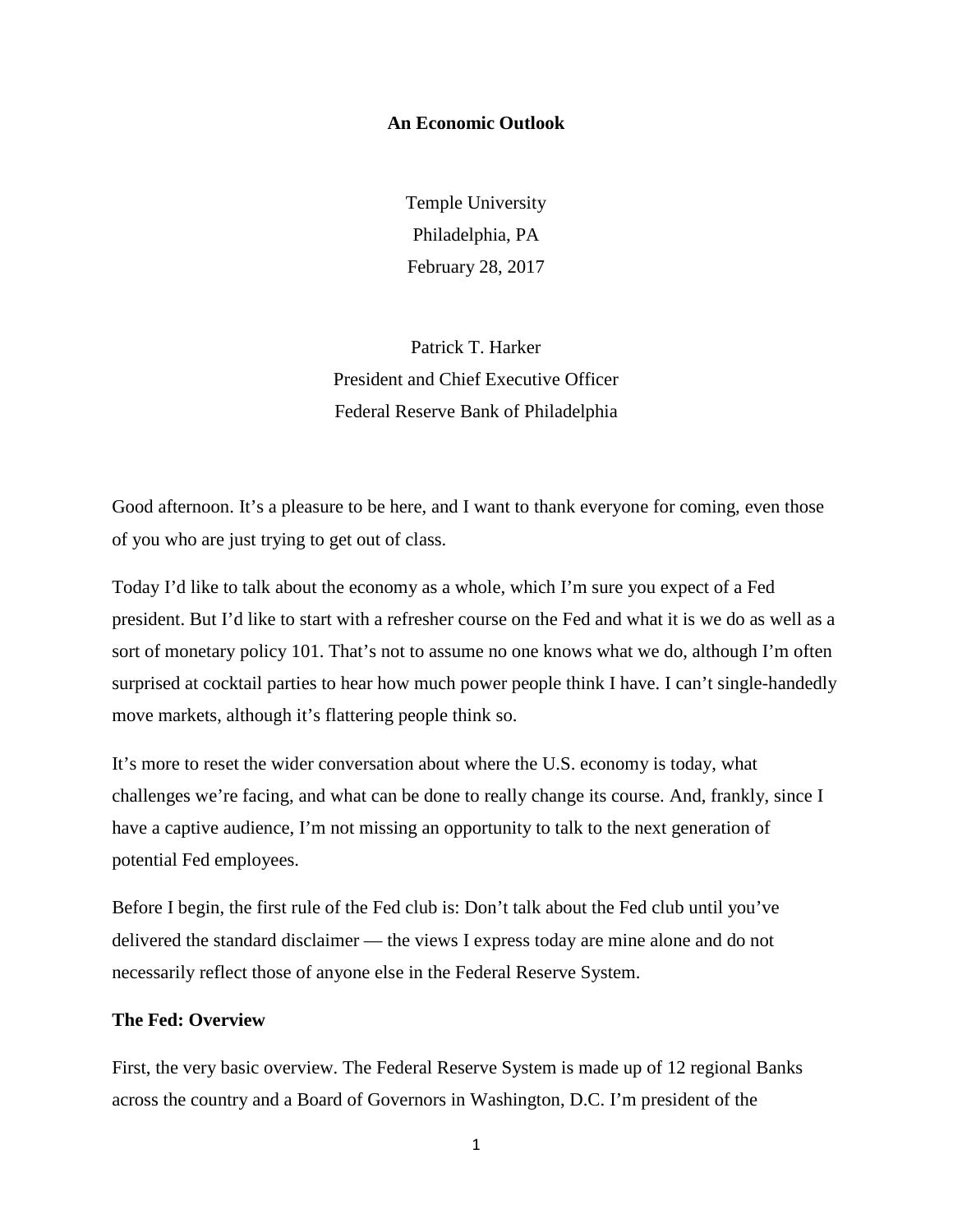Philadelphia Fed, which covers eastern Pennsylvania, southern New Jersey, and Delaware. Each of the regional Banks is an independent entity, and we represent our Districts when we meet in D.C. to formulate monetary policy.

We do that roughly every six weeks at the Federal Open Market Committee, or FOMC, meetings. That's where we vote on monetary policy, which is now mostly about moving interest rates.

The governors always have a vote as does the president of the New York Fed. The rest of us rotate onto voting positions. I'm voting this year for the first time. I've noticed people care a lot more about what I have to say recently, which I'm sure is just a coincidence.

When we're not in a voting position, we're still part of the conversation. One of the benefits of the System is that we get to be the voices for the people in our regions.

The Federal Reserve has a dual mandate outlined by Congress: price stability and maximum employment. We also regulate banks, process payments, and conduct economic research.

And — the part that never gets enough attention, in my opinion — we do research and work in our communities to help strengthen local economies. We have an exceptional team in Philadelphia, and I'm not just saying that because they make me look good. We recently had Chair Yellen come with us to visit the West Philadelphia Skills Initiative, which connects unemployed people in the area with employers. The Philadelphia Fed's Community Development team works with organizations to promote stronger economies through everything from skills training to research on economic mobility. And they connect people and issues to the resources they need.

Different Banks also sometimes specialize in particular research areas. Obviously, Dallas does a lot on energy markets. New York has a special focus on international financial markets. In Philadelphia, our area of expertise is consumer credit: cards, household debt, student loans, etc.

So, that's the Fed overview. We do a lot of things other than monetary policy.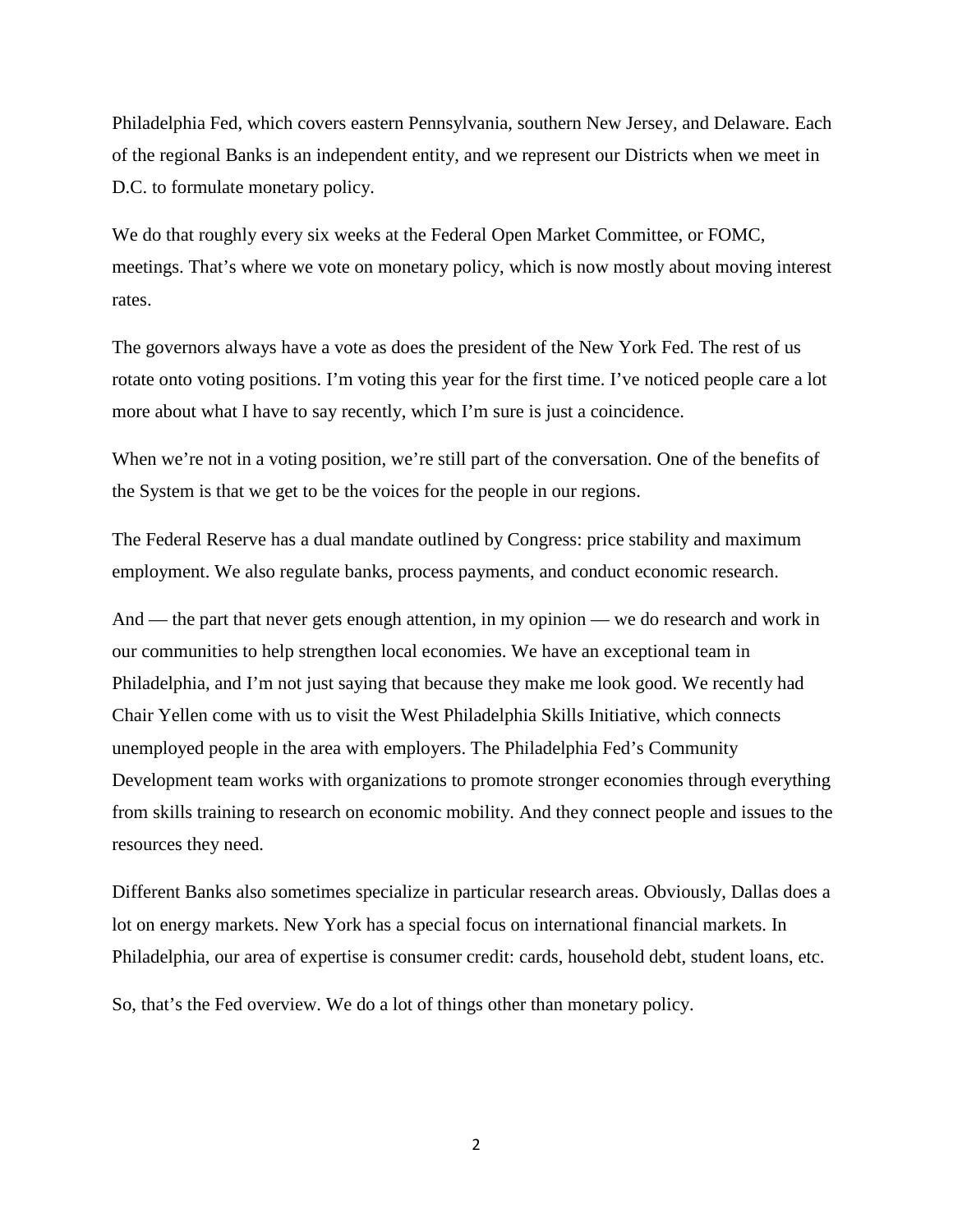## **Monetary Policy: The Basics**

That said, monetary policy is still the big one. And that's where I come — if you'll indulge me — to my second primer of the day: monetary policy 101.

Monetary policy is not the all-powerful tool it's often portrayed as. It's relatively limited in its scope, and it's a relatively blunt instrument. In normal times, monetary policy is mostly raising and lowering interest rates — or keeping them the same.

In extraordinary times, we may use tools like quantitative easing or forward guidance. But the majority of it is the somewhat boring business of keeping rates at a level that encourages a healthy economy and helps us meet our dual mandate.

Fiscal and other policy areas are where you'll find the decisions that really affect things like growth. The Fed creates the conditions in which a healthy economy can thrive. We till the land and make the soil fertile, if you will. But the actual thriving part — planting the seeds and tending the crops — are decisions beyond our control, which brings me to where we stand now in our role and our decisions.

The economy, overall, is in pretty good shape. After eight-plus long years of recovery, the economy is more or less back to full health.

We added 227,000 jobs in January, continuing a steady pace of employment. The unemployment rate stands at 4.8 percent, at or below my estimate of the natural rate.

I want to say here that when Fed policymakers talk about employment, we're doing it at a national level. I'm not blind to the realities on the ground, particularly in my own District. There are pockets here and around the country that have been left out of the rebound. There are demographics that have been persistently cut out of that good labor-market fortune. The unemployment rate for African American men, for example, was 8 percent in January.

We make policy at a national level, so we look at national averages. But we understand that there are areas that still need particular focus. It's part of the reason we, as presidents, make sure we feed back the realities on the ground in our Districts. Some of the issues we can help address through our community development work, but most of it is up to fiscal and other policy.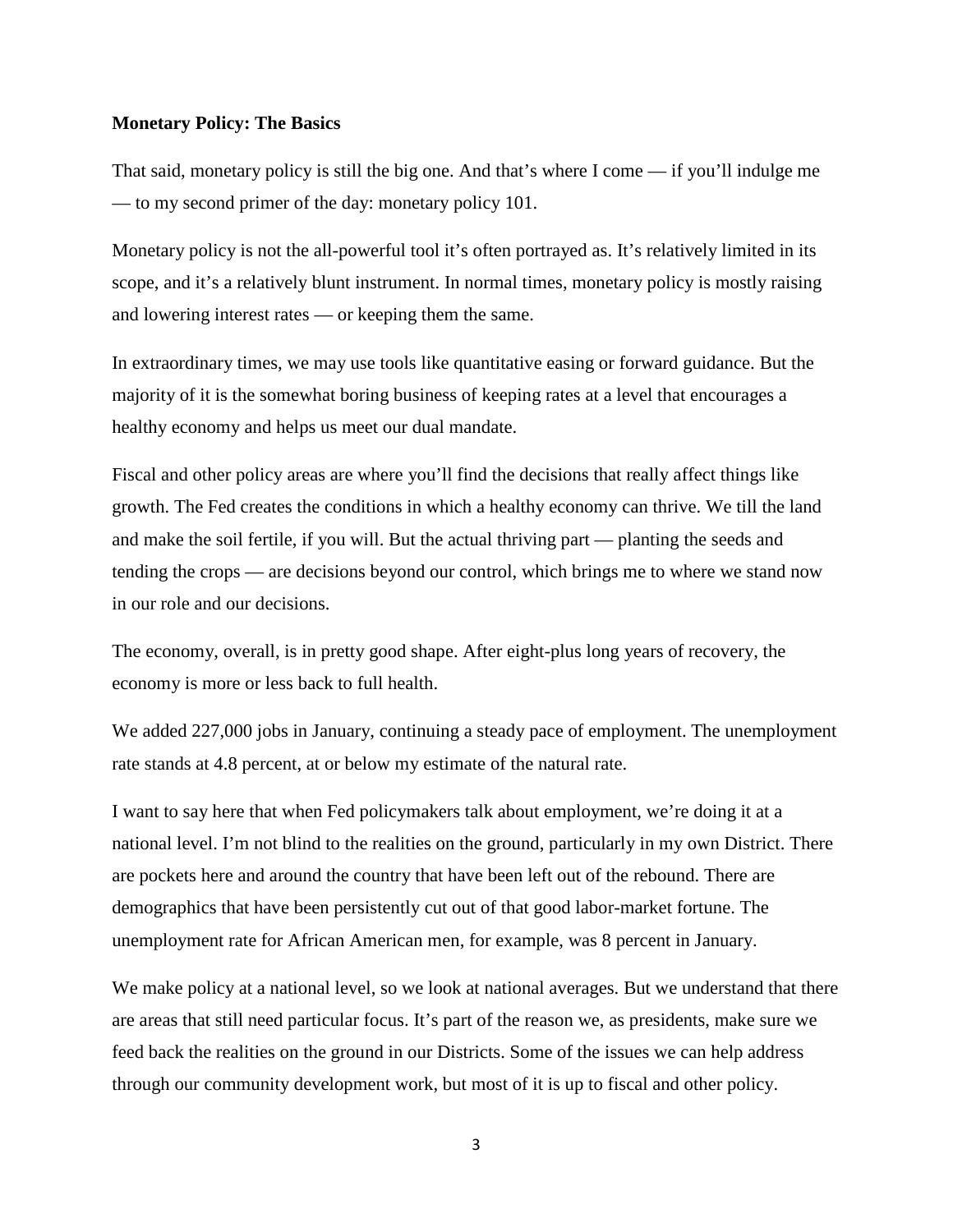As for inflation, that's been a little more stubborn, but we're on track there as well. The myth about inflation is that the Fed is only concerned about it when it gets too high. In truth, we have a goal of 2 percent, and we worry about deviation in either direction. I don't mean we run around with our hair on fire if it's a little higher or a little lower once in a while. We're looking for an average over the medium term.

It surprises some people that the issue with inflation over the past few years is that it's been too low. That sounds odd to a lot of people, especially those of us who lived through the high inflation of the late '70s and early '80s. The students in the audience definitely won't remember that, and I think some of the faculty might even be too young.

In any event, we're starting to see upward movement on our goal, and I see inflation rising to meet our target sometime late this year or early next, which means that we're essentially at our goal.

Our job now is to maintain the land and keep conditions right for economic growth.

For our part, that's about how we manage interest rates. I see three hikes as appropriate for 2017, assuming things stay on track.

## **Growth**

The growth part, however, is up to fiscal and other policy.

So, what really does move the economy?

And what problems are we actually facing?

I think it's safe to say there are a lot of opinions about both of those. And I hear most of them. Whether I like it or not …

So, I'd like to cut through the noise.

With employment generally at our goal and inflation on track to meet it, the issue now is growth.

From an economic modeling standpoint, growth right now is more or less what we should consider normal. My forecast for 2017 is a touch above 2 percent.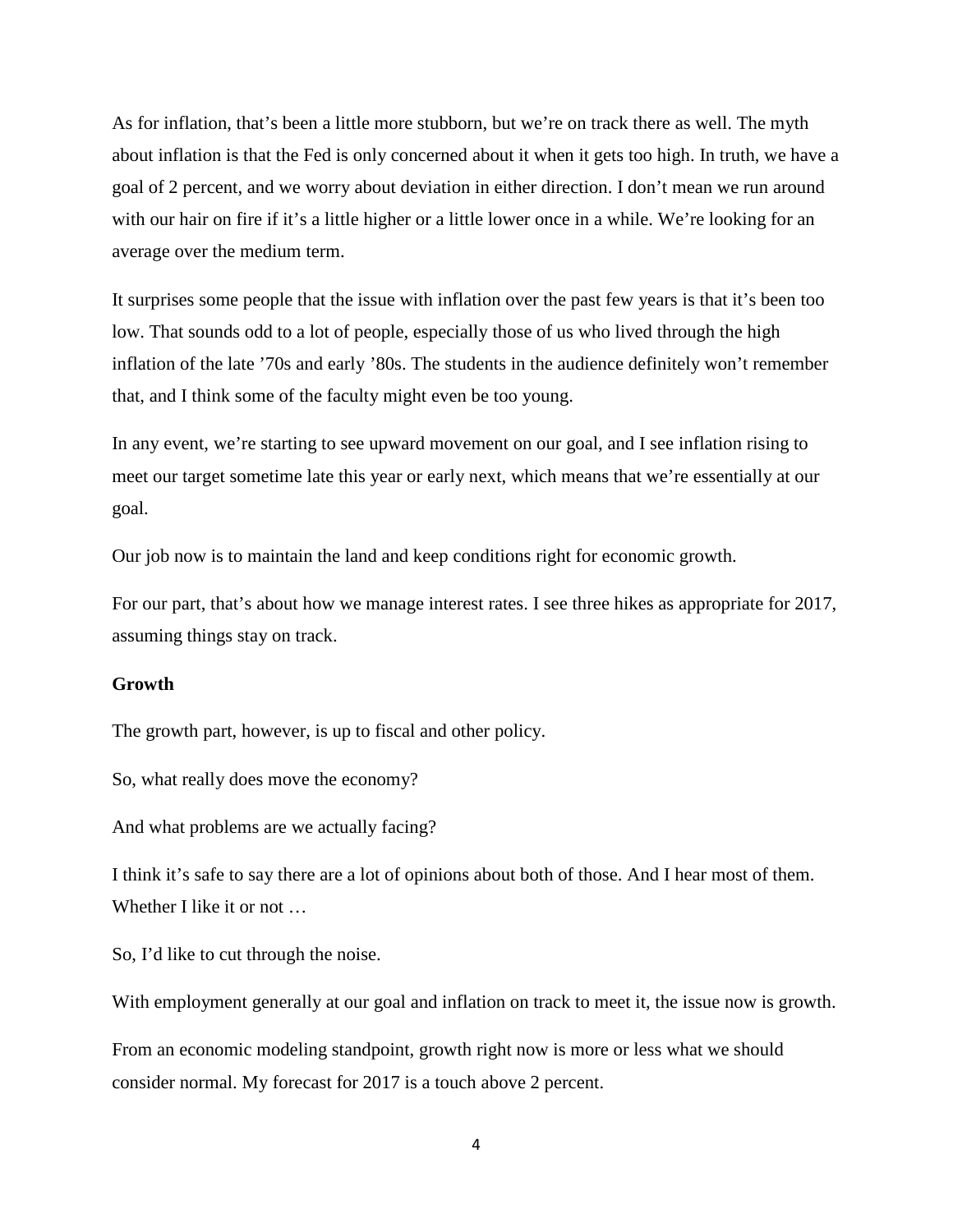If we want to move that needle, we need to address the underlying factors that are keeping it at its current rate.

Growth is fundamentally productivity plus growth of the labor force, and therein lie two of the bigger problems facing the American economy.

## **Productivity**

I'll start with productivity. Productivity has been falling lately — not just in the U.S., incidentally, but globally. And to some extent, the reasons are a mystery.

There is one school of thought, popularized by the economist Robert Gordon, that productivity has been spurred throughout history by big, game-changing inventions. Think steam engine, electricity, the Internet. And that the only way we will see productivity on par with past surges is if some revolutionary new invention again changes the way we do business. Well, wait a minute. Doesn't the vast world of Internet-enabled work count? In this theory, not really. The explanation would be that in the first tech revolution, most of the innovation went to making businesses work more efficiently, letting them produce more with less. In this iteration, the majority of the disruption has been in areas of leisure rather than business. Some might even argue that the availability of such personal distractions has caused us to be less productive because we're more distracted.

This might sound terrifying because what else is there to invent? But in this view of the world, all isn't lost because we never really know when the next big revolution is around the corner.

I'm not personally dedicated to this theory. I think there are ways to increase productivity. But it's been a potent and interesting point of discussion.

The other question most often posed is whether we're measuring productivity correctly. With all the web-based business out there, is it even possible to measure output? Aren't we assessing productivity on an outdated scale?

The first thing I'll say is that productivity is notoriously difficult to measure. And the economy may be changing in ways that make it even harder. We have the best minds available working on this, but they fully admit it's difficult to keep up. For example, how do we include smartphone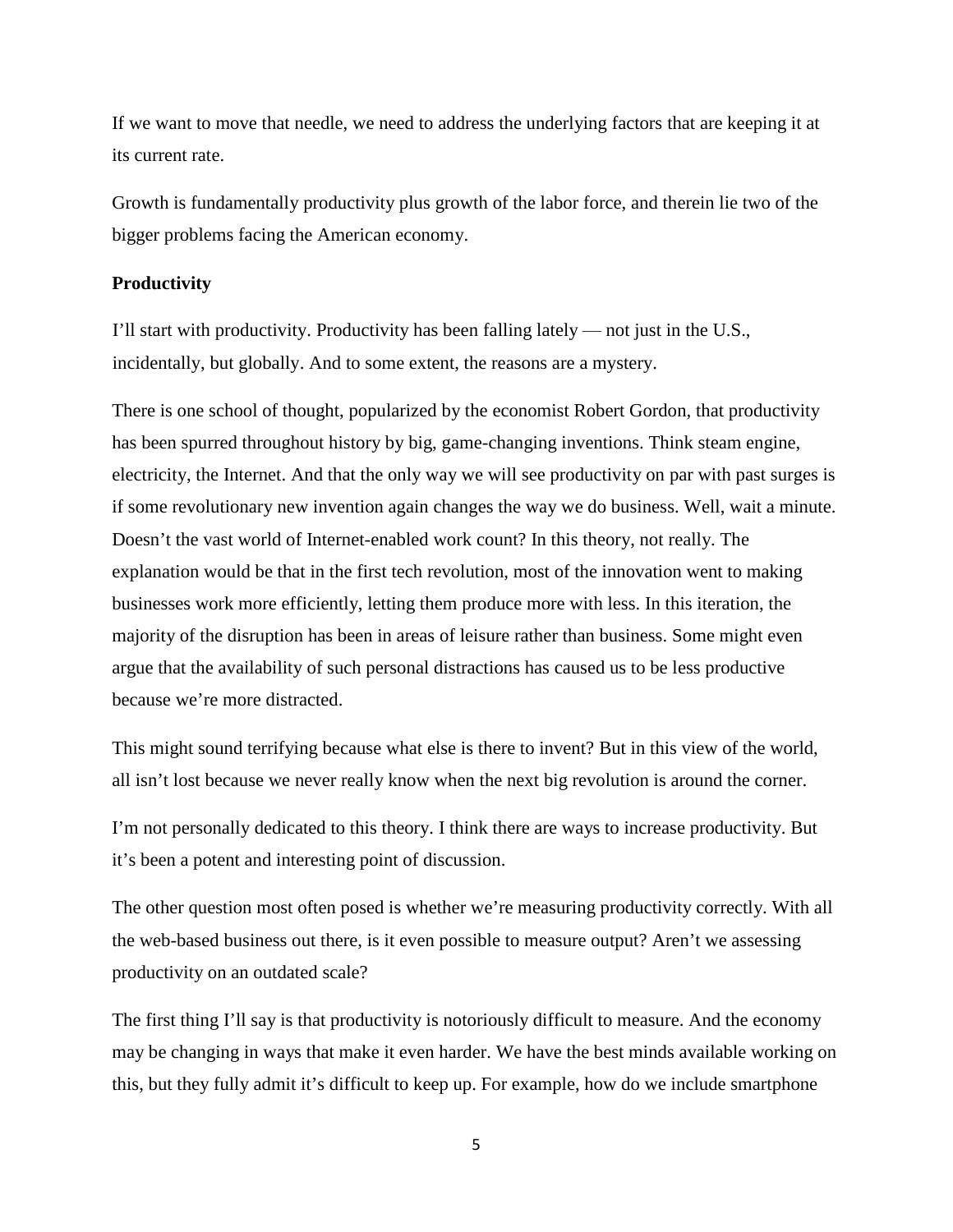apps that are downloadable for free in measures of output? Research at our Bank suggests that, even if we correct for this, it would only make a small difference in the rate of output growth. So, our best guess remains that productivity has slowed, while at the same time, there is widespread agreement that output and productivity are likely somewhat greater than we think. Welcome to the dismal science.

## **Labor Force Participation Rate**

The second factor in the growth equation is the labor force.

There's been a lot of talk lately about the "real" or "hidden" unemployment rate. There is some thought that it might be significantly higher than the official numbers say.

To dig into this, I should outline a few measures of how we gauge the health of the labor market.

Some of it is what you hear frequently: U3 unemployment. You're all econ and finance majors, so you know that's the basic measure of the unemployed as a percentage of the labor force. You're unemployed if you're looking for a job. If you've just graduated and you're on your first search, you're part of that number. If you're looking for work after some time off, you're part of it, too. If you've retired, if you're not working by choice, if you're taking a break, you're not considered unemployed. U3, as I said, is currently 4.8 percent.

You also know that the U6 measure is more involved. For the uninitiated, that one takes U3 and adds people who are working part-time but would like to be full-time, and people who say they'd like a job but stopped looking. U6 currently stands at 9.4 percent.

We also look at how many people are quitting their jobs, which reflects how confident they are that they'll find another. We look at how many net new jobs were created. We look at what we hear from businesses about how hard it is to fill positions, and a host of other information.

Then there is the labor force participation rate. This is where things get sticky.

The labor force participation rate is a measure of what proportion of the working-age population is either employed or looking for a job. It's easy to look at this and draw some unsettling conclusions, especially when I tell you that the labor force participation rate is currently 62.9 percent.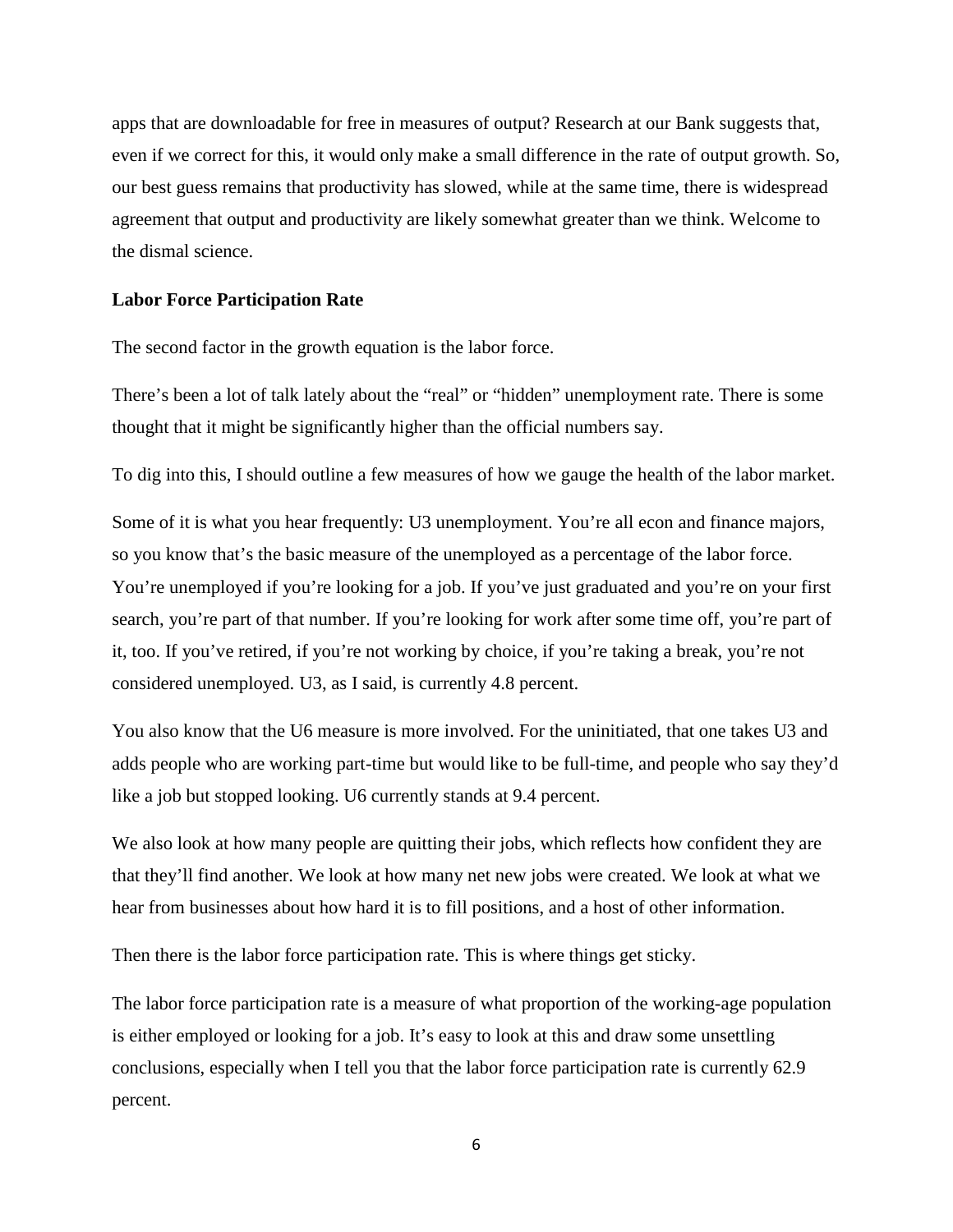This is the number that alarms some people, but there's more to it than meets the eye.

First of all, we define the working-age population as everyone over the age of 16. So, that means your kid brother who's a junior in high school and my 92-year-old mother are both counted. Second of all, we're dealing with a different population than we have in the past. The baby boomers represent the biggest generation in history to start moving into retirement, and we're living longer in general. I'm pretty pleased about the last one, frankly. Ultimately, the pool of people not seeking employment for very good reasons is much larger, skewing the overall number.

So, in the sense that low labor force participation points to an unemployment rate that is radically higher than official numbers suggest, that's not really the case.

It is, however, a problem. Just for different reasons.

The participation rate has been declining in recent years. There are a few factors that influence that. For one, people are staying in school longer, and many younger people aren't working while they're there. For another, some people have decided that they're happy with a one-income household, often reflecting preferences of work–life balance.

The third, as I mentioned, is that the baby boomers are heading into retirement. This is the big one.

I say this is the big one because research by my staff shows that the fall in the labor force participation rate is mostly due to demographic factors.<sup>[1](#page-7-0)</sup>

And since the vast majority of the decline comes from the onset of the baby boomers' retirement, they don't think the trend will reverse. In fact, they project that the participation rate will drop a further [2](#page-7-1) percentage points over the next five years. $2$ 

This is a big deal.

<span id="page-7-0"></span><sup>&</sup>lt;sup>1</sup> Shigeru Fujita[, "On the Causes of Declines in the Labor Force Participation Rate,"](https://philadelphiafedcm.ws.frb.org/-/media/research-and-data/publications/research-rap/2014/on-the-causes-of-declines-in-the-labor-force-participation-rate.pdf?la=en) Federal Reserve Bank of Philadelphia *Research Rap Special Report*, February 2014.

<span id="page-7-1"></span><sup>&</sup>lt;sup>2</sup> Fujita.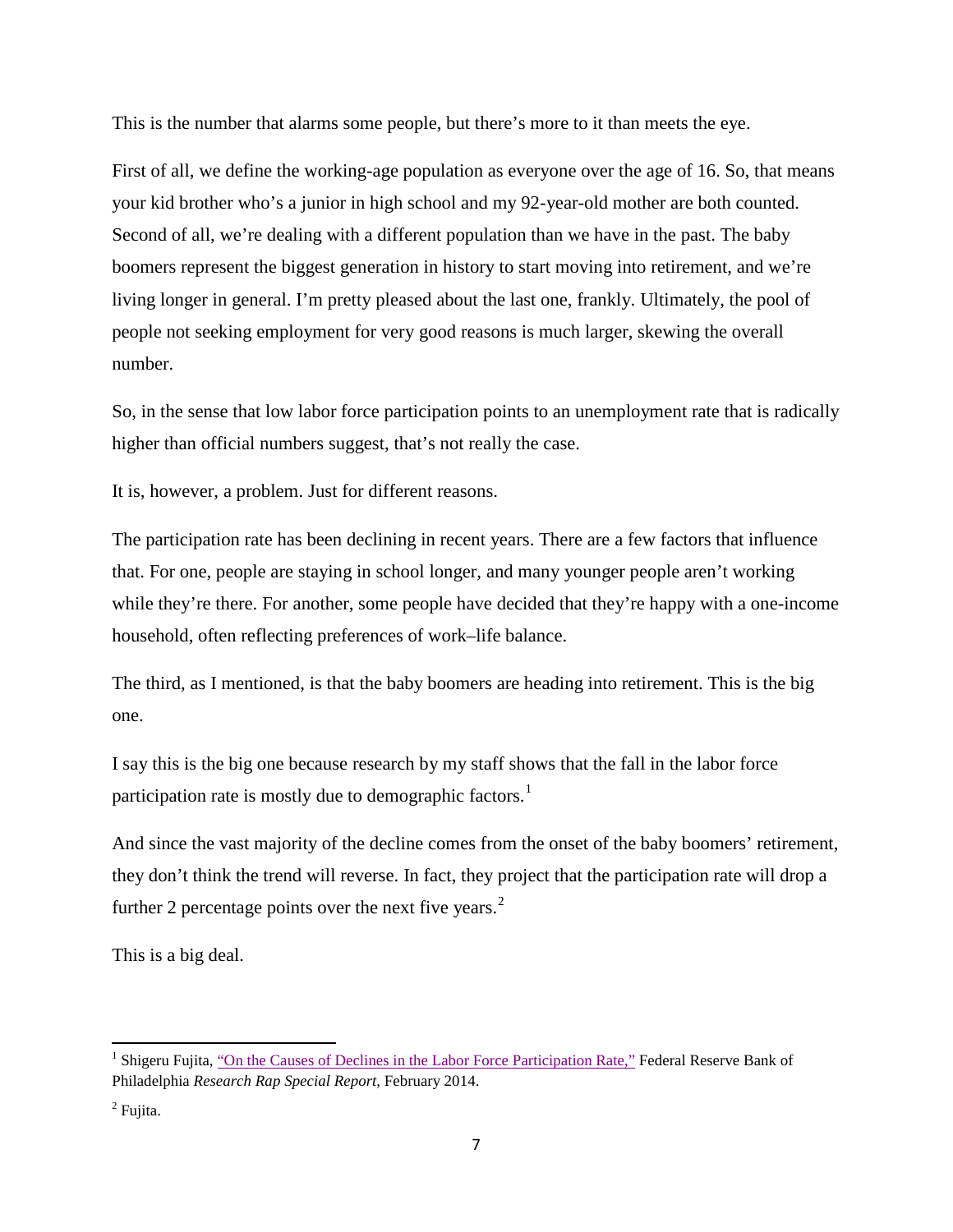It's a big deal because participation affects growth. As an example, if you look at the U.S. economy during the recovery, you'll see that after the bottom out in 2009, real GDP grew at an average of about 2 percent for the next six years. That's not just slow for a recovery; it's slow by historical averages. In comparison, in the second half of the 20th century, growth averaged 3.5 percent. A full 1.7 percent of that came just from the expansion of the American workforce. Over the course of the recovery, by contrast, the labor force has grown by an average of about 0.5 percent. That's less than half the historical average.

We also have to think about the economic pressures that demographics put on us as a country. With an unprecedented wave of Americans heading into retirement and living longer to boot, we're talking about a lot of resources. Social Security, Medicare, living expenses in general. While the millennial generation is slightly larger than the boomers, they're not yet fully in the workforce, and even the oldest of them still aren't in their prime earning years.

The changes to the American labor force in age, in educational attainment, and in expertise in certain sectors are actually harming productivity. In general, productivity is higher in midcareer workers, and their proportion of the U.S. labor market is smaller than it was during the height of the baby boom's working years.<sup>[3](#page-8-0)</sup>

Declining participation equals shrinking output. That is, with fewer workers, the U.S. will produce less. When we produce less, growth stalls. Ultimately, successful and healthy economies have high participation rates.

## **Policy Possibilities**

Now that I've scared the daylights out of everyone, can anything be done?

Again, the solutions to these problems lie in areas outside monetary policy. Since I know how it feels to have someone else comment on the job you're doing, let me be clear that I'm not telling elected officials what to do. I'm just a policy wonk with too much data on my hands, and I follow the numbers.

So, please take this next part as simply the analysis of an impartial, data-driven party.

<span id="page-8-0"></span><sup>&</sup>lt;sup>3</sup> James Feyrer, <u>"Demographics and Productivity,"</u> *The Review of Economics and Statistics*, MIT Press, 89:1, February 2007, pp. 100–109.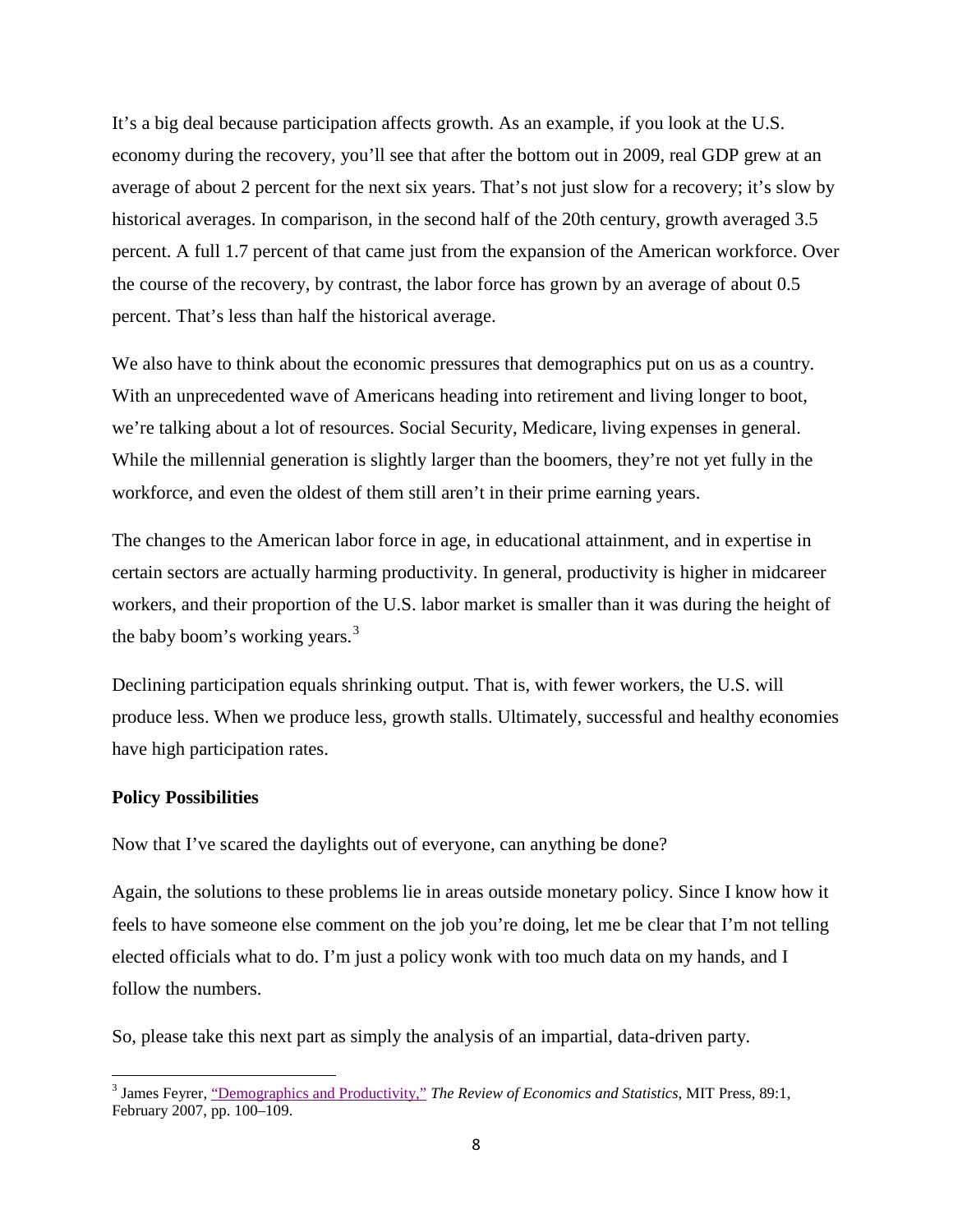As pertains to productivity and growth overall, investment in human and physical capital are vital; that is, education, science, health, and the infrastructure of our cities and towns. These help create a strong and diversified workforce and will help America keep its edge as a leader in innovation across sectors.

One of the areas we've focused on at the Philadelphia Fed is skills training and alternative routes to education and professional readiness.

The data show that there's a skills gap. There are jobs out there that can't be filled because people just don't have the right training. That's the big problem in many industries: They can't fill jobs because not enough people are trained to do them.

My staff recently conducted a study on what they call "opportunity occupations." These are jobs that pay at or above the national median income but that don't require a traditional four-year degree. They make up close to 30 percent of the job market nationally.

If we reconsider the way we train people, especially for occupations that require special skills, we can start to maximize the potential of our workforce. Let's stop trying to make postsecondary education one-size-fits-all when our job needs and workforce are so varied.

On the participation side of things, we can only grow as fast as our workforce can take on the work. Right now, we just don't have the people, unless we want my mother and her friends to come out of retirement. But I'm pretty sure we'd have a fight on our hands …

We need more bodies in the workforce. How and whether we make the decision to do something about it is again out of my hands. And I don't want to wade into turbulent political waters. But the bottom line is that we don't have enough people, and pulling talent in from outside the United States is one way to solve the problem.

### **Conclusion**

The United States is and has been an economic powerhouse for most of the past century. We're the world's largest economy, and we have consistently been a source of innovation and invention. If we want to keep our global edge, it's time to think about broad policies that look to where we'll be in the future. When I was playing football, we ran where the ball was headed to